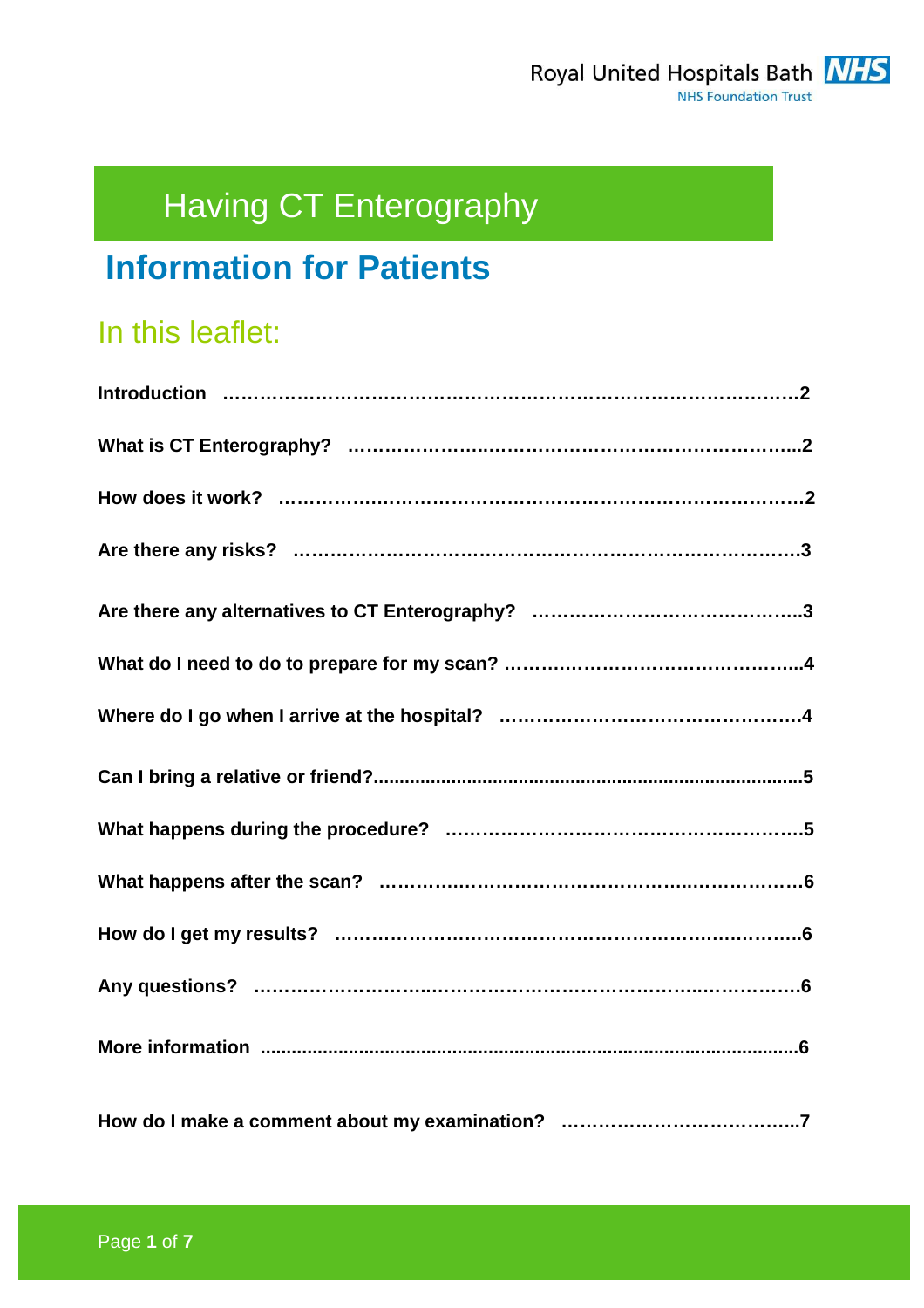## **Introduction**

This leaflet tells you about having CT Enterography, a test to look at your small bowel. It explains how the test is done, what to expect, and what the possible risks are. If you have any questions or concerns, please do not hesitate to speak to a doctor or nurse caring for you.

## What is CT Enterography?

CT enterography is a non-invasive way of looking inside your small bowel and abdomen. A CT (computed tomography) scanner uses special x-ray equipment and computers to produce images of multiple "slices" of the part of the body being scanned. These images of the inside of the body can then be examined on a computer monitor.

CT scans provide much greater detail of internal organs, bone, blood vessels and soft tissue than ordinary x-rays and so are often the preferred method of diagnosing a wide range of medical conditions such as cancers, infection, inflammation, cardiovascular disease, trauma and musculoskeletal disorders. For CT enterography, fluid is drunk prior to the scan to distend the small bowel so that it can be well seen on the CT images.

## How does it work?

The CT scanner consists of a 'doughnut-shaped' structure with a hole, or short tunnel, in the centre. You will lie on a narrow examination table that slides into and out of this tunnel. X-rays produced by the scanner pass through your body and are detected by electronic sensors on the other side of the ring. This information is sent to a computer that produces a picture of the internal structure of the body. Modern CT scanners are so fast that they can scan through large sections of the body in just a few seconds.

The scanner is operated by a Radiographer, who is a professional trained to carry out X-rays and other imaging procedures. The pictures are displayed on a computer workstation for examination by the Radiologist, who is a doctor specially trained to interpret the images and carry out more complex imaging examinations.



Some scans need to be performed with an injection of special contrast (dye) which is used to enhance visibility of the area being scanned, particularly the blood vessels and blood flow to organs.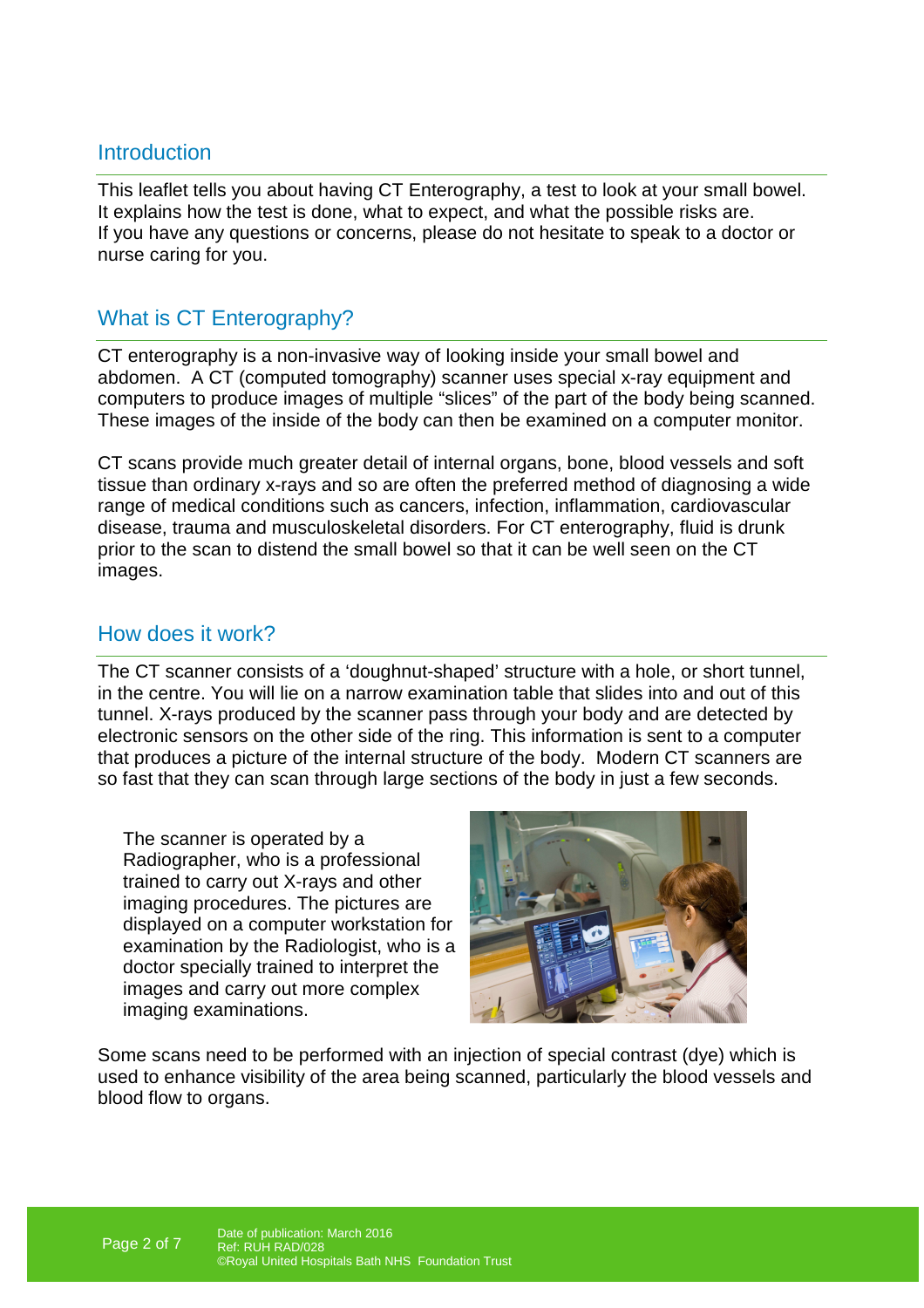## Are there any risks?

CT scanning involves the use of X-rays. There are strict guidelines in place for the use of x-rays in diagnosing medical conditions so CT scans can only be performed at the request of a Doctor. The amount of radiation used is more than an ordinary X-ray of the chest or body and is equal to the natural radiation that we receive from the atmosphere over a period of approximately three years. Women who are or might be pregnant must inform a member of staff in advance. Because children are more sensitive to radiation, they should have a CT study only if it is essential for making a diagnosis and should not have repeated CT studies unless absolutely necessary. We will keep the radiation dose as low as we possibly can.

Many CT examinations involve you having a contrast medium (dye) injected into a vein to increase the quality of information obtained from the scan. The injection usually causes nothing more than a warm feeling passing around your body, a metallic taste in your mouth and occasionally a sensation of needing to urinate. These effects subside within a few minutes. The risk of serious allergic reaction to contrast materials that contain iodine is extremely rare, and radiology departments are well equipped to deal with them.

Despite these slight risks, your doctor believes it is advisable that you should have this examination, and do bear in mind there are greater risks from missing a serious disorder by not having your scan.

## Are there any alternatives to CT Enterography?

There are alternative ways of looking at the small bowel:

Small bowel barium studies use barium contrast to fill or coat the small bowel and allow it to be seen on X-rays. The barium may either taken orally (small bowel meal or follow through) or introduced directly into the small bowel via a tube passed through the nose and beyond the stomach (Small bowel enema or Barium enteroclysis)

Endoscopy is a way of examining the large bowel using a thin tube with a camera on the end (endoscope) which is passed through the oesophagus and stomach and moved around the small bowel. The procedure is more invasive than CT enterography and usually requires sedation. Visualisation of the entire small bowel by endoscopy is a specialized technique and is not widely available. However, it does allow tissue to be removed for testing (biopsy) if needed.

Video capsule endoscopy uses a 'capsule camera' which is swallowed by the patient. This sends real time pictures as it passes through the small bowel to a recording device worn on the patient's waist. This technology is not widely available at the moment.

These examinations give a view of the small bowel only and, unlike CT enterography, do not give information about the other structures inside your abdomen.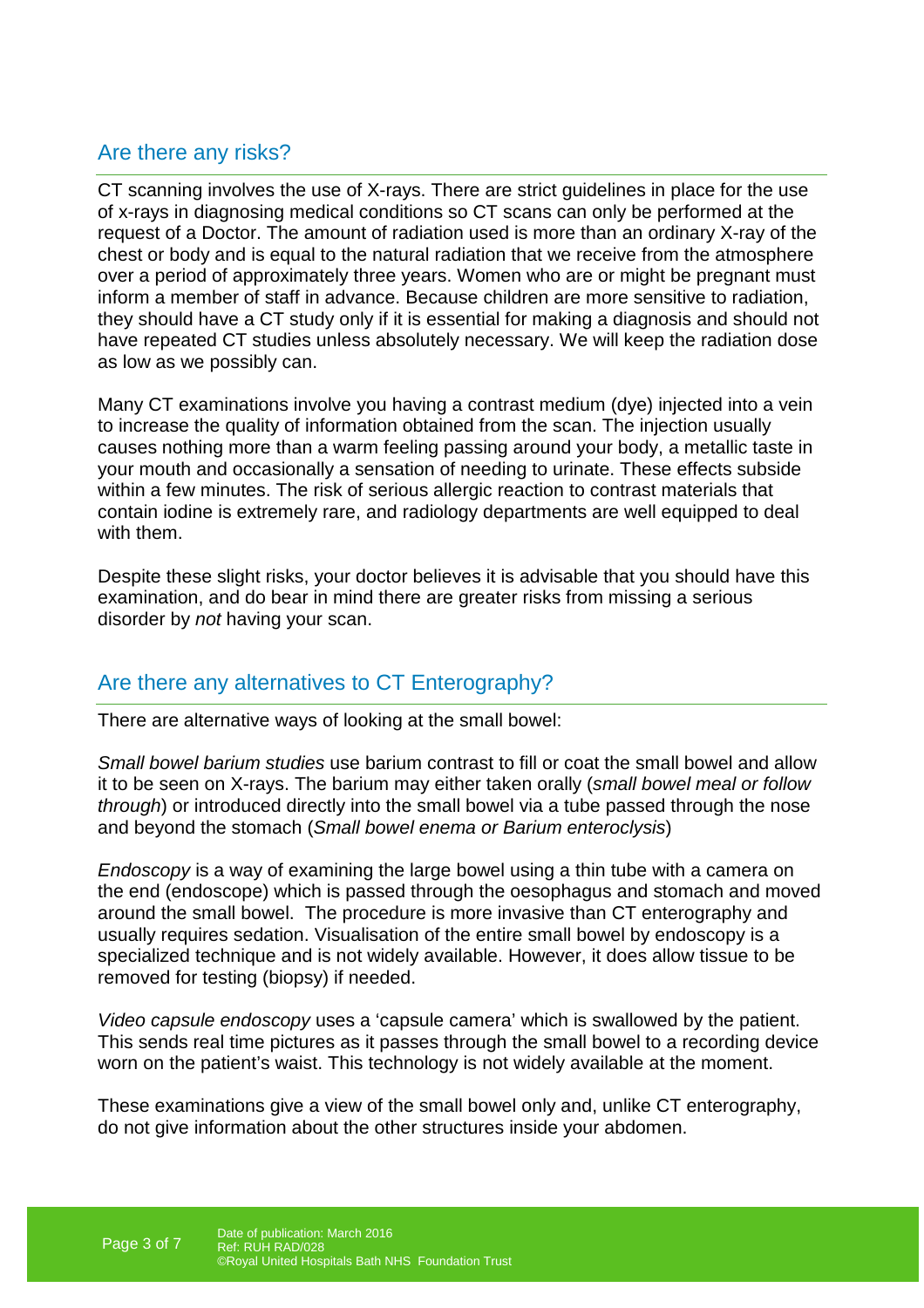MRI of the Small Bowel uses an MRI scanner to obtain cross-sectional images of the small bowel after it has been distended with a special solution taken orally (MR Enterography) or introduced directly into the small bowel via a tube passed through the nose and beyond the stomach (MR enteroclysis). Like CT Enterography, this technique also provides information about the other structures inside your abdomen.

## What do I need to do to prepare for my scan?

#### **Bowel preparation.**

It is very important for the stomach and small bowel to be empty before the test is performed so that the small bowel can be clearly seen. You will be given a leaflet explaining this bowel preparation in more detail. The leaflet gives dietary instructions about what you should and should not eat or drink before your test. Sometimes a mild laxative is prescribed to clear the small bowel prior to the test. It is very important that you follow the instructions you are given.

#### **Taking tablets and medicines**

You should continue to take all your normal medication. If you are diabetic using insulin, please contact the Radiology department for advice.

If you take Metformin (Glucophage) tablets for diabetes, please let us know on the day of your test. We sometimes ask patients to stop these tablets for two days after their test.

#### **Females**

Females are asked to contact the Radiology department if you suspect that you may be pregnant OR if the appointment is more than 10 days after the start of your last period. This test uses radiation and there is a risk to the unborn baby if we were to do the Xrays when you are pregnant. When you arrive for your test, you will be asked when your last period started. If it is more than 10 days earlier, your appointment will be postponed.

If you are taking the oral contraceptive pill, diarrhoea can make it less effective. Continue taking the pill but use other precautions for the rest of that cycle.

#### **Allergy to iodine or intravenous contrast medium**

You should inform us in advance if you have a known allergy to iodine or intravenous contrast material (dye). Your doctor may prescribe medications prior to the examination to reduce the risk of an allergic reaction.

## Where do I go when I arrive at the hospital?

Please report to the reception desk in the Radiology department (B8) with your appointment letter 10 minutes before your appointment time. Please click on the following link for a site map of the hospital:

http://www.ruh.nhs.uk/finding/documents/RUH\_directory\_map.pdf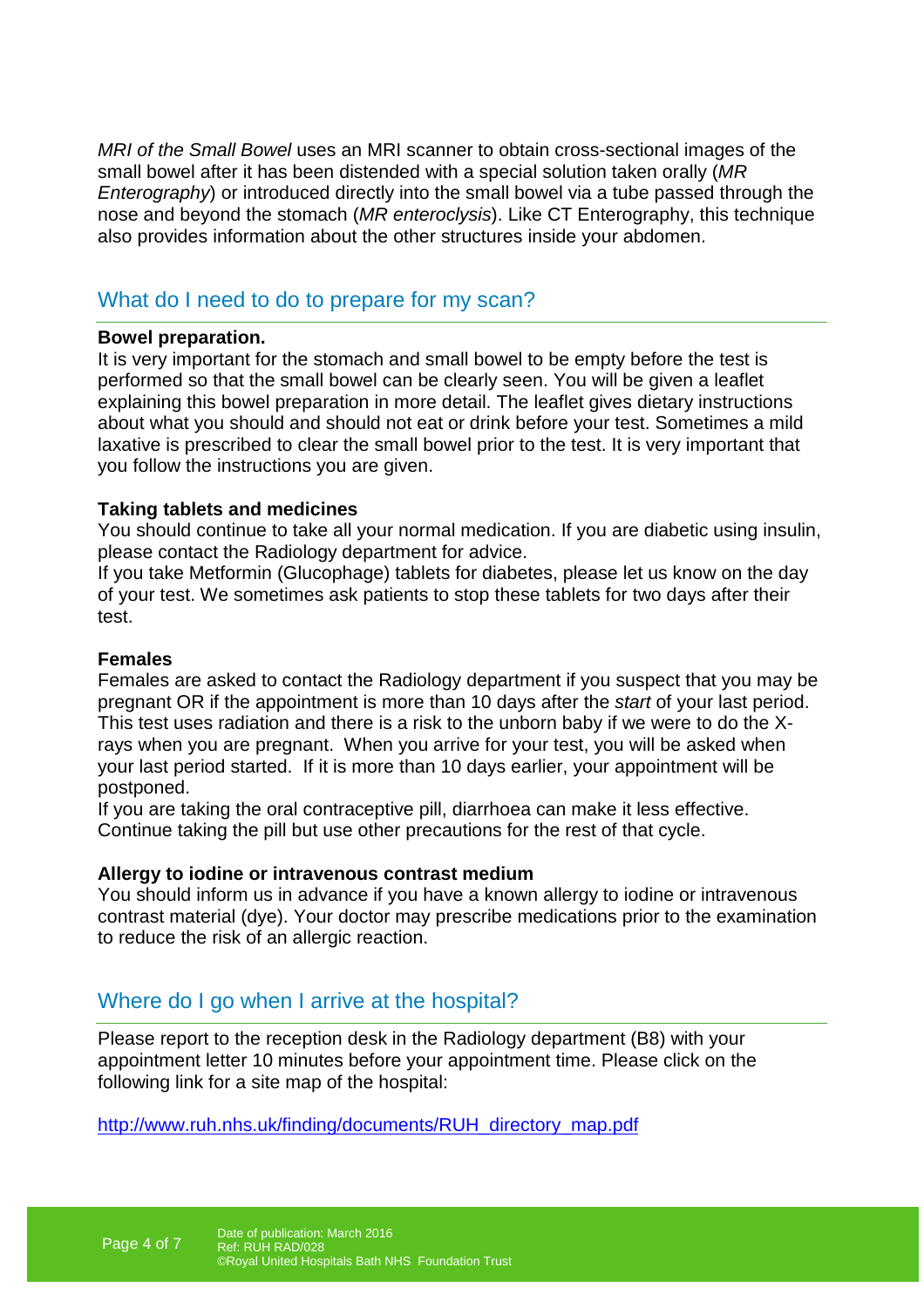You will be asked to sit in the waiting area until called by a member of staff. A member of the team will explain the test and answer any questions. Please let them know if you had any problems with your bowel preparation.

You will be shown to a private cubicle and asked to change into a clean gown. You will be asked to remove all jewellery and metal from the area to be scanned. Your clothes and valuables will be secured in a locker until after the procedure.

## Can I bring a relative or friend?

You may bring a relative or friend with you to the appointment but, as the examination uses x-rays, for reasons of safety they will not be able to accompany you into the examination room, except in very special circumstances. If the patient is a young child or is un-cooperative, a parent or health worker may stay in the room, but will be required to wear a protective lead apron.

If you need an interpreter please tell us when you receive your appointment so that we can arrange this.

#### **Please let us know when you arrive for your test if you have any of the following conditions:**

- Diabetes
- Asthma
- Kidney disease
- Prostate problems
- Heart disease
- Glaucoma
- Any allergies
- You have had a reaction to iodine or any intravenous contrast medium (if you are not sure about this, please ask us).

#### What happens during the procedure?

You will be asked to drink about 1.5 -2 litres of liquid, which passes through your oesophagus and stomach before going into your small bowel. You should drink this steadily over approximately 40 - 60 minutes.

You will be taken into the CT Scanning Room and asked to lie on the scanner table flat on your back. The radiographer will ensure that you are lying comfortably in the correct position. Straps and pillows may be used to help maintain the correct position and to keep you still during the examination. A small tube, called a cannula will be inserted into one of the veins in your arm. A muscle relaxant will normally be injected to stop the bowel from moving during the scan. This may make your eyesight blurred, but it soon wears off. However, you should not drive for 30 minutes after the injection. Iodine-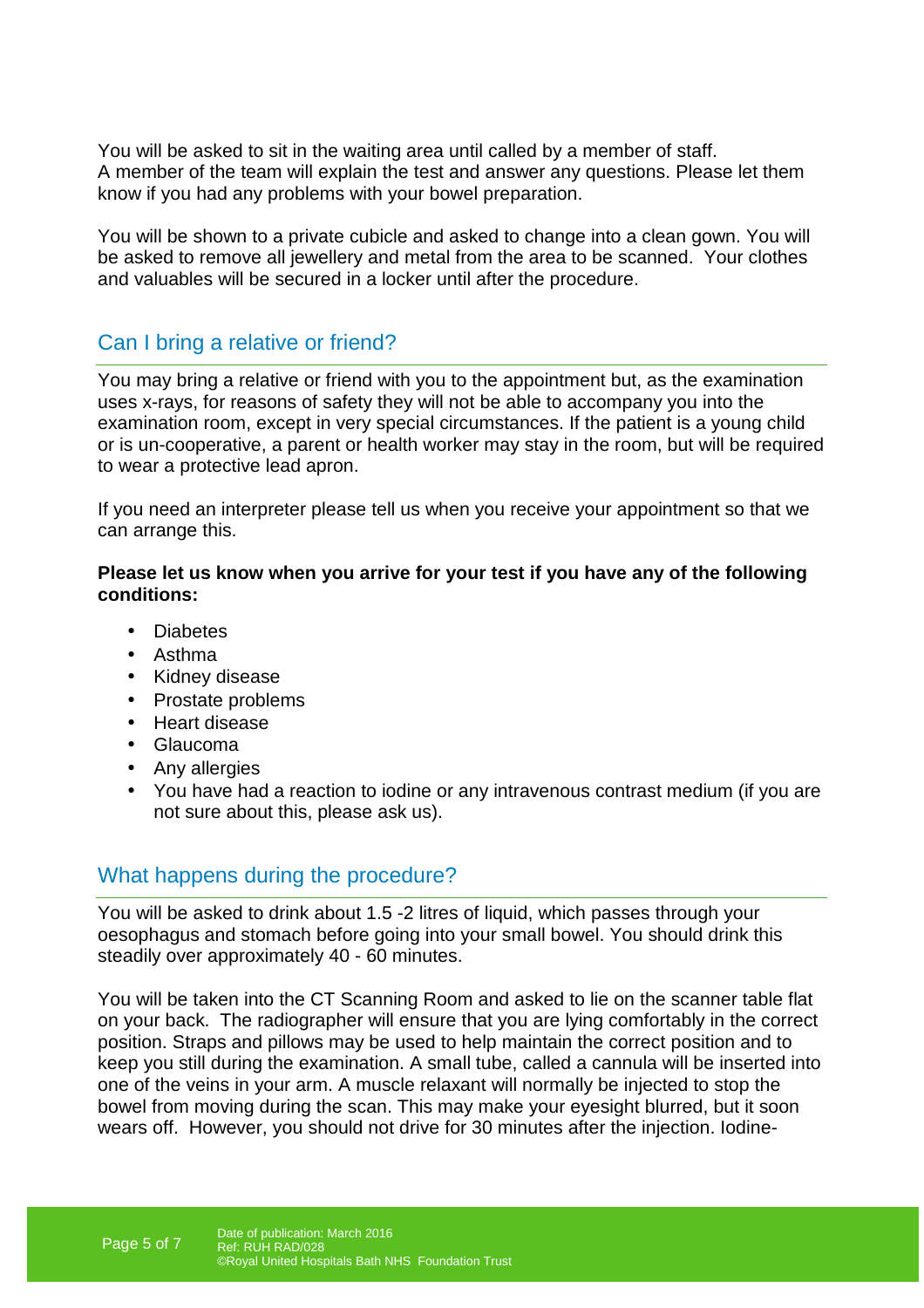based intravenous contrast may be administered through the cannula before or during the scan using a special pump.

You will also be asked to hold your breath and will feel the table move in and out of the scanner and whilst the scans are taken. The scan will take approximately 10-20 seconds (one breath hold). Sometimes the radiographer may need to take extra scans to ensure we can fully see your entire bowel.

You will be alone in the CT room during the scan but the Radiographer will be able to see, hear and speak with you at all times. When the scan is finished the radiographer will check the images are complete before helping you get off the table.

## What happens after the scan?

The liquid you drink may cause some short-lived diarrhoea, so you may wish to spend a short time in the department near to a toilet before you go home. You may eat and drink as normal as soon as the examination is finished.

If you have had an injection of contrast into a vein you will need to stay in the department for 20 minutes after your scan. A radiographer or helper will then take the cannula out. You may eat and drink as normal as soon as the examination is finished.

#### How do I get my results?

A specialist Radiologist will review the images from your CT scan and send a report to your doctor. Your GP or hospital Consultant who referred you for the test will see you to discuss the results.

#### Any questions?

We will do our best to make your visit as comfortable and stress free as possible. If you have any questions, or suggestions for us, please contact CT appointments on 01225 825989.

#### More information

For general information about Radiology departments, visit The Royal College of Radiologists' website: https://www.rcr.ac.uk/public-and-media/what-expect-when

For information about the effects of x-rays read the National Radiological Protection Board (NRPB) publication: 'X-rays how safe are they?' on the website: http://www.hpa.org.uk/webc/HPAwebFile/HPAweb\_C/1194947388410